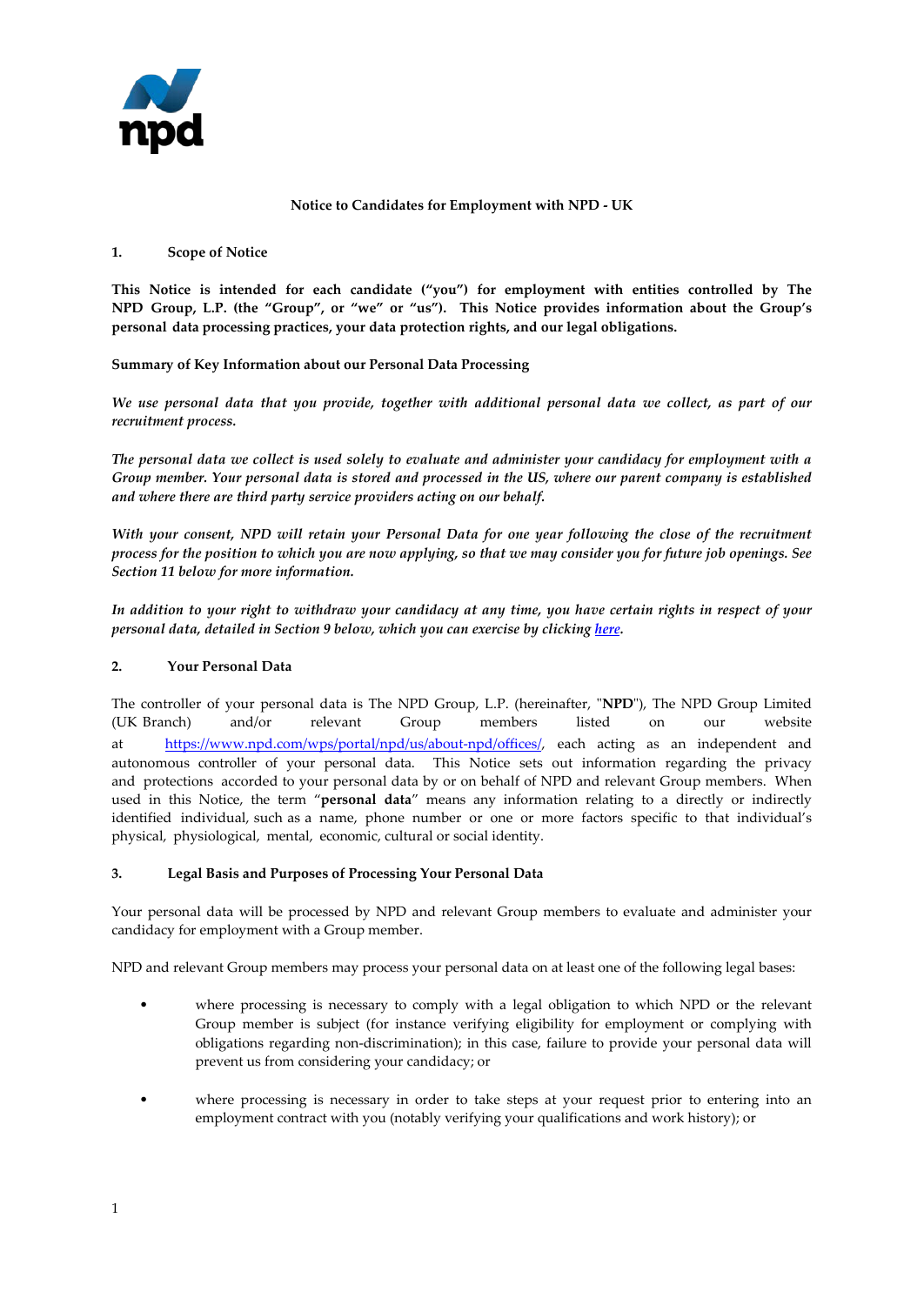• where processing is necessary for the legitimate interests pursued by NPD or the relevant Group member in hiring qualified and appropriate persons (notably by conducting interviews), except if in light of particular circumstances our interests are overridden by your interests or fundamental rights and freedoms that require protection of personal data

If you do not provide some or all of your personal data it may affect our ability to process your candidacy and therefore to enter into an employment agreement with you. In some cases, it may mean that we are unable to continue with your candidacy as NPD or the relevant Group member will not have the personal data we believe to be necessary to enter into an employment agreement with you.

# **4. Types of Personal Data Processed**

NPD and the relevant Group members processes different types of your personal data, to the extent permitted under applicable laws, for the purposes described in this Notice:

- Contact information (such as your name, address, email address and phone number);
- Employment position(s) sought;
- CV and cover letter;
- Educational history and grades;
- Employment history;
- Additional experience information (such as summary of employment history and educational background, previous work for the Group, non-compete obligations, skills, records and appraisals, educational degrees and statements of opinion or intention);
- Work authorization information (including sponsorship information as applicable); and
- Availability.

You may give us the personal data described above during the recruitment process, whether through your application, further communications, on the telephone or at interviews.

We may also receive personal data about you from third parties; for example, recruiters; references from a previous employer; business partners; sub-contractors providing recruiting or technical services; analytics providers; background check providers; search information providers; and credit reference agencies, as well as from publicly available sources such as social media where such personal data is proportionate to the position for which you are applying. We may also retain that personal data after you have been employed (where this is relevant and to the extent permitted by applicable law).

We may also receive information which may include your personal data from our hiring manager, from Human Resources, from recruiters and, from time to time, from our other employees (for instance, in the course of conducting an interview).

## **5. Processing Your Personal Data**

The Group is committed to ensuring that all candidate personal data is:

- Processed fairly and lawfully;
- Processed for specific purposes only, and not in any manner incompatible with those purposes;
- Adequate and relevant;
- Kept accurate;
- Retained no longer than necessary;
- Processed consistent with your rights; and
- Kept secure.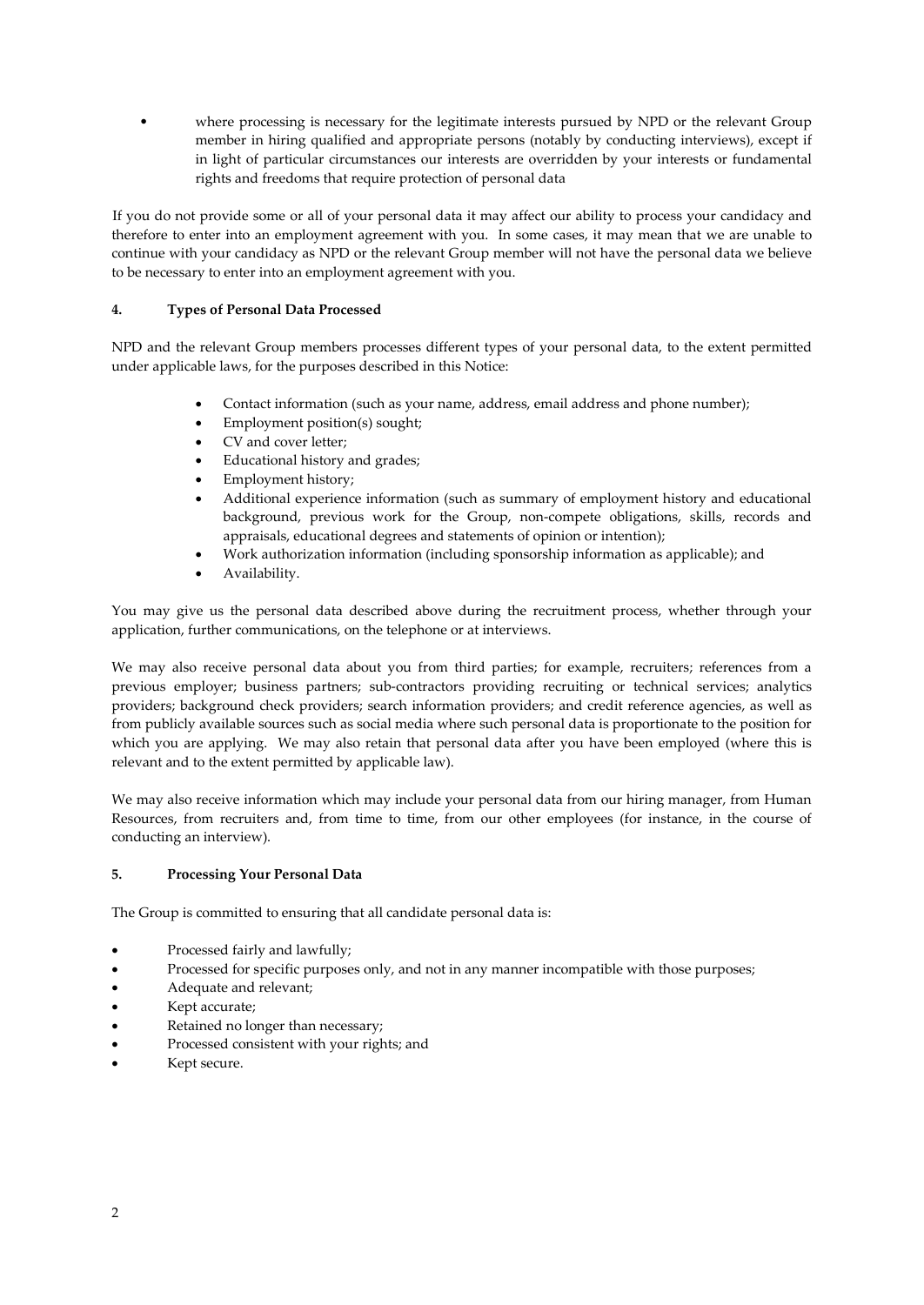## **6. Sharing Your Personal Data with Third Parties**

Where necessary for the purposes described in this Notice, your personal data will be shared among relevant Group entities, third party service providers who maintain reasonable security practices commensurate with applicable law, and government agencies. In some cases, third party service providers may be granted access to a specific Group database, but their access is restricted on a need-to-know basis via access limitations. Group entities and third parties with whom your data will be shared include Group HR and IT personnel responsible for recruitment or IT processing and security functions, third parties providing IT services and support for any of the purposes described in this Notice, and in-house and outside counsel.

Wherever required under applicable law, the relevant Group company will enter into with third party service providers data processing or similar agreements that require in particular that such third party service providers will maintain the same level of personal data protection as implemented by the Group. NPD expects all third parties to process any personal data disclosed to them in accordance with applicable law and contract terms, including with respect to personal data confidentiality and security. Where these third parties act as a "data processor" they carry out their tasks on our behalf and upon our instructions for the above mentioned purposes.

We may provide data to a third party if we believe in good faith that we are required to do so for legal reasons or that this is necessary to prevent harm or injury to us, our staff or members of the public or if we need to do so to defend our legal rights. For example, we may provide personal data if we are ordered by a court to do so.

## **7. Transfers of Personal Data Outside of Your Country**

**When you provide your personal data on Workday Recruiting, that personal data (as described in Section 4. above) will be transferred to NPD and Workday in the U.S. and may also be transferred to other Group entities or to third parties described in Section 6. above, located outside your country of residence, for the purposes set forth in Section 3 above.**

The U.S. is not considered to offer adequate protection of personal data. Transfers of personal data from The NPD Group Limited (UK Branch) to NPD are made pursuant to standard contractual clauses approved by the European Commission. Transfers of personal data from The NPD Group Limited (UK Branch) to Workday are made pursuant to the EU-U.S. Privacy Shield, to which Workday has certified its adherence. Where applicable, you are entitled, upon request made **[here](https://app.onetrust.com/app/#/webform/71677411-5204-418a-86b4-f949b0009a0c)**, to receive information concerning the appropriate safeguards taken to protect your personal data in connection with such transfer.

Although highly unlikely, transfers may be made to respond to law enforcement requests or discovery procedures, or where required or permitted by applicable laws, court orders, government regulations, or government authorities (including tax and employment). Such transfers may entail access by courts or governmental authorities outside your country, after having ensured that only your minimal necessary data is disclosed and transferred, or that such data is de-identified or that, where possible, appropriate stipulative court orders have been issued.

#### **8. Data Security**

Your personal data will be secured by taking security measures that are commensurate with the sensitivity of the personal data processed. To this end, the Group maintains reasonable physical, technical, and administrative security measures (including IT system monitoring) with a view to protecting candidate personal data against theft; accidental loss; unauthorized alteration; unauthorized or accidental access, processing, erasure, use, disclosure or copying; and/or accidental or unlawful destruction.

Where we have given you (or where you have chosen) a password which enables you to access Workday Recruiting, you are responsible for keeping this password confidential. We ask you not to share a password with anyone. The transmission of information via the internet is not completely secure. Although we will do our best to protect your personal data, we cannot guarantee the security of your personal data transmitted to Workday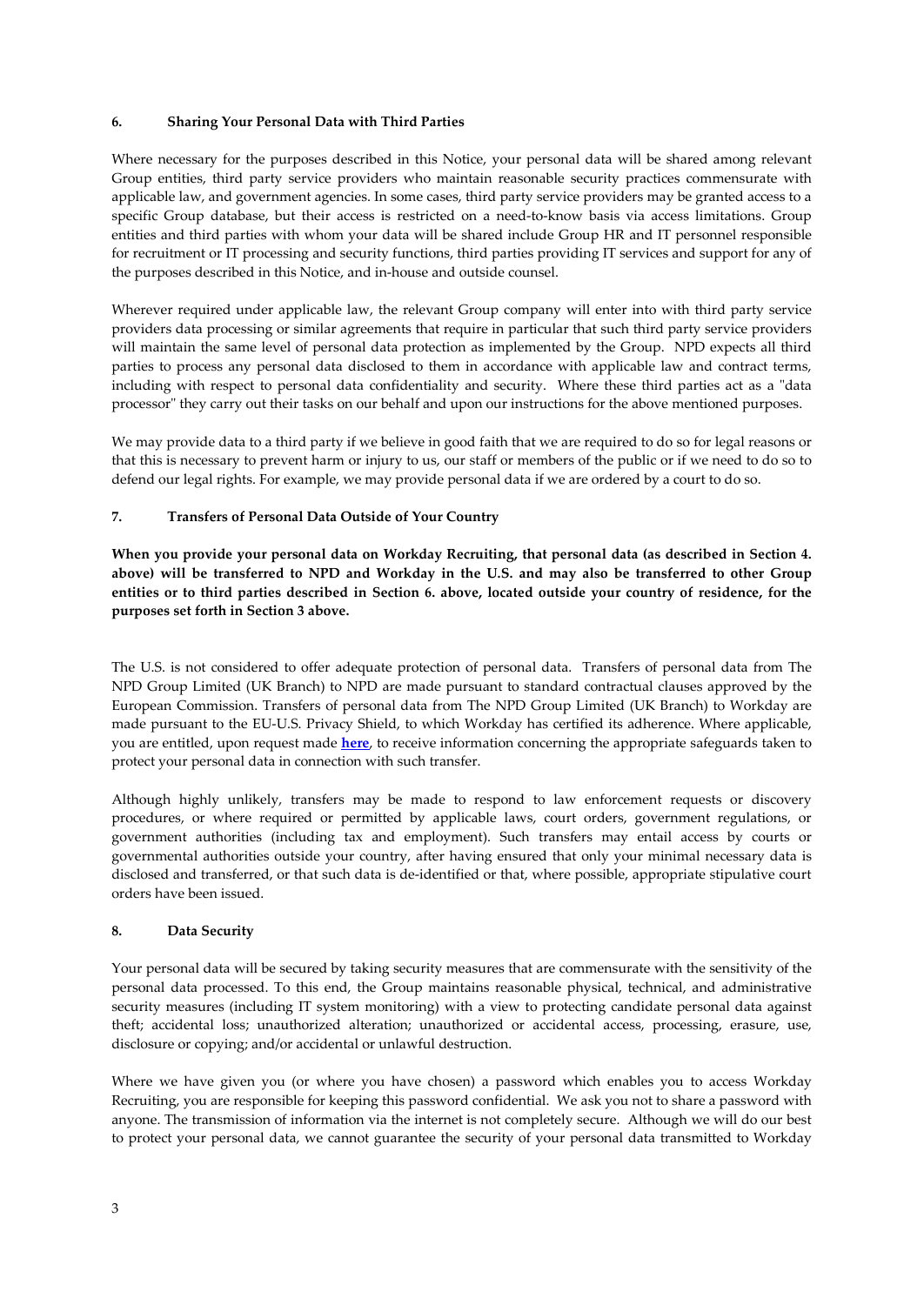Recruiting; any transmission is at your own risk. Once we have received your personal data, we will use strict procedures and security features to try to prevent unauthorized access.

## **9. Updating Your Personal Data and Your Rights**

- **Right to Correct (Rectification) -** NPD and relevant Group members aim to ensure that all of your personal data is correct. You are entitled to have any inadequate, incomplete or incorrect personal data corrected (that is, rectified). - For as long as your candidacy is active, you have the responsibility to ensure that all your data is kept up to date on Workday Recruiting.
- **Right to Access** You have the right to request access to any personal data concerning you, subject to limited exceptions that may be prescribed by applicable law.
- **Right to Withdraw Consent** In the event your personal data is processed on the basis of your consent, you have the right to withdraw consent at any time, without affecting the lawfulness of processing based on consent before its withdrawal.
- **Right to Data Portability -** Where we rely upon your consent as the legal basis for processing, or the fact that the processing is necessary to perform a contract to which you are party or to take steps at your request prior to entering a contract, and the personal data is processed by automatic means, you have the right to receive all such personal data which you have provided to us in a structured, commonly used and machine-readable format, and also to require us to transmit it to another controller where this is technically feasible.
- **Right to Erasure -** You are entitled to have your personal data erased under specific circumstances, such as where you have withdrawn your consent, where you object to processing based on legitimate interests and we have no overriding legitimate grounds or where personal data is unlawfully processed.
- **Right to Restriction of Processing** You have the right to restrict our processing of your personal data (that is, allow only its storage) where:
	- o you contest the accuracy of the personal data, until we have taken sufficient steps to correct or verify its accuracy;
	- o where the processing is unlawful but you do not want us to erase the personal data;
	- o where we no longer need your personal data for the purposes of the processing, but you require such personal data for the establishment, exercise or defense of legal claims; or
	- o where you have objected to processing justified on legitimate interest grounds (see below), pending verification as to whether we have compelling legitimate grounds to continue processing.

Where your personal data is subject to restriction we will only process it with your consent or for the establishment, exercise or defense of legal claims.

• **Right to object to processing justified on legitimate interest grounds - where we are relying upon legitimate interest to process personal data, you have the right to object to that processing. If you object, we must stop that processing unless we can demonstrate compelling legitimate grounds for the processing that override your interests, rights and freedoms, or we need to process the personal data for the establishment, exercise or defense of legal claims. Where we rely upon legitimate interest as a basis for processing we believe that we can demonstrate such compelling legitimate grounds, but we will consider each case on an individual basis.**